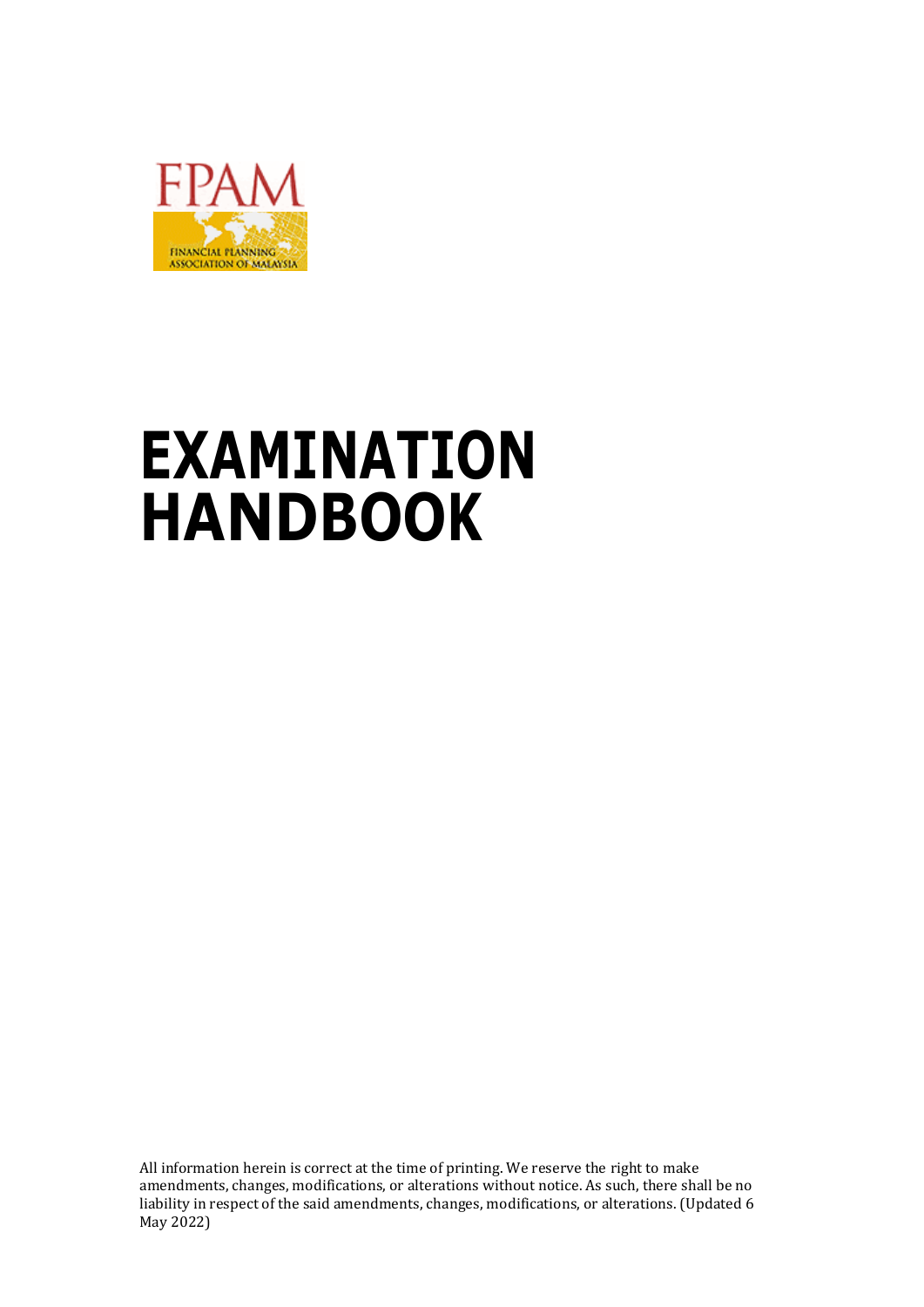# **Financial Planning Association of Malaysia**

The Financial Planning Association of Malaysia (FPAM) is a nonprofit organization with a vision to establish financial planning as a recognized profession through the promotion of excellence in financial planning for the benefit of all Malaysians and a mission to establish the global CFP Mark as the leading symbol of excellence for personal financial planning in Malaysia.

The CFPCERT™ certification marks identify what a financial planner is, establish a standard of professional practice and create a 'mark of quality that consumers can recognize and for which practitioners may aspire to attain.

The financial planner who uses this mark is recognized as having met the highest standards for the practice of financial planning. The Financial Planning Standards Board (FPSB) works to ensure that a well-defined six-step process used by a financial planner will place the client's interests and needs first. Today, there are more than 175,000 CFPCERT TM certificates in 26 countries and the number is growing. The CFP $_{CERT}$   $_{TM}$  qualification is also recognized by the Securities Commission and Bank Negara as a prerequisite for the application of the Capital Markets Services License (CMSL) and Financial Adviser's License respectively.

The CFPCERT TM certification program revolves around the "4Es" - Education, Examination, Experience, and Ethics - which are the cornerstones of the profession.

The certification course consists of four (4) modules with minimum of 60 hours of classroom-based lectures per module followed by examinations.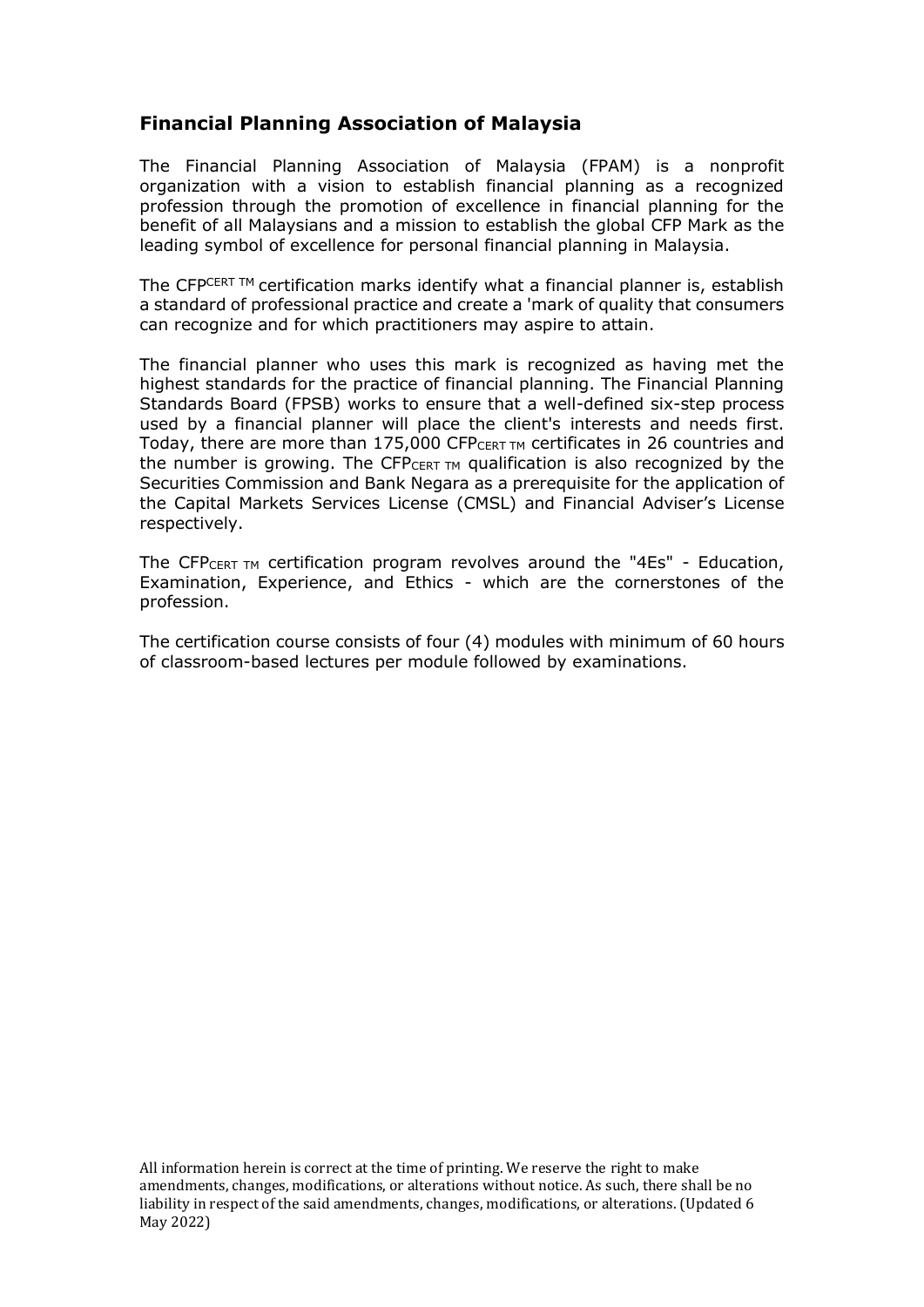# **Examination**

The certification examination is designed to assess the ability of candidates to understand the theory learned and to apply it in an integrated format. This is to ensure that members who are approved to use the CFPCERTTM marks are at the appropriate level of competency required for practice.

The Certification Examination consists of four (4) modules. Each paper is designed to test candidates' competence in specific major sections of the examination syllabus. Candidates must pass all modules to satisfy the examination requirement for certification.

- Module 1 Foundation in Financial Planning AND Tax Planning
- Module 2 Insurance Planning and Estate Planning
- Module 3 Investment Planning and Retirement Planning
- Module 4 Financial Plan Construction and Professional Responsibilities

#### **Sequence of Examination**

Candidates are required to attend 60 hours of lectures per module and ensure that their membership is current before they are permitted to register for the certification examinations.

Candidates are required to pass Module 1 and register as an Associate member before they can attempt subsequent modules.

Candidates may attempt modules 2 to 3 in any sequence or number, as long as they have passed Modules 1.

Candidates must have passed Modules 1 to 3 before they can register for Module 4 examinations unless they are Challenge Status candidates.

#### **Language of Examination**

All examinations are conducted in English.

#### **Duration and Format**

Module 1 - 75 Objective Questions to be completed in 3 hours Module 2 - 75 Objective Questions to be completed in 3 hours Module 3 - 75 Objective Questions to be completed in 3 hours

Module 4 Paper 1 - 60 Objective Questions to be completed in 3 hours Module 4 Paper 2 - Prepare a Financial Plan based on a case study to be completed in 3 hours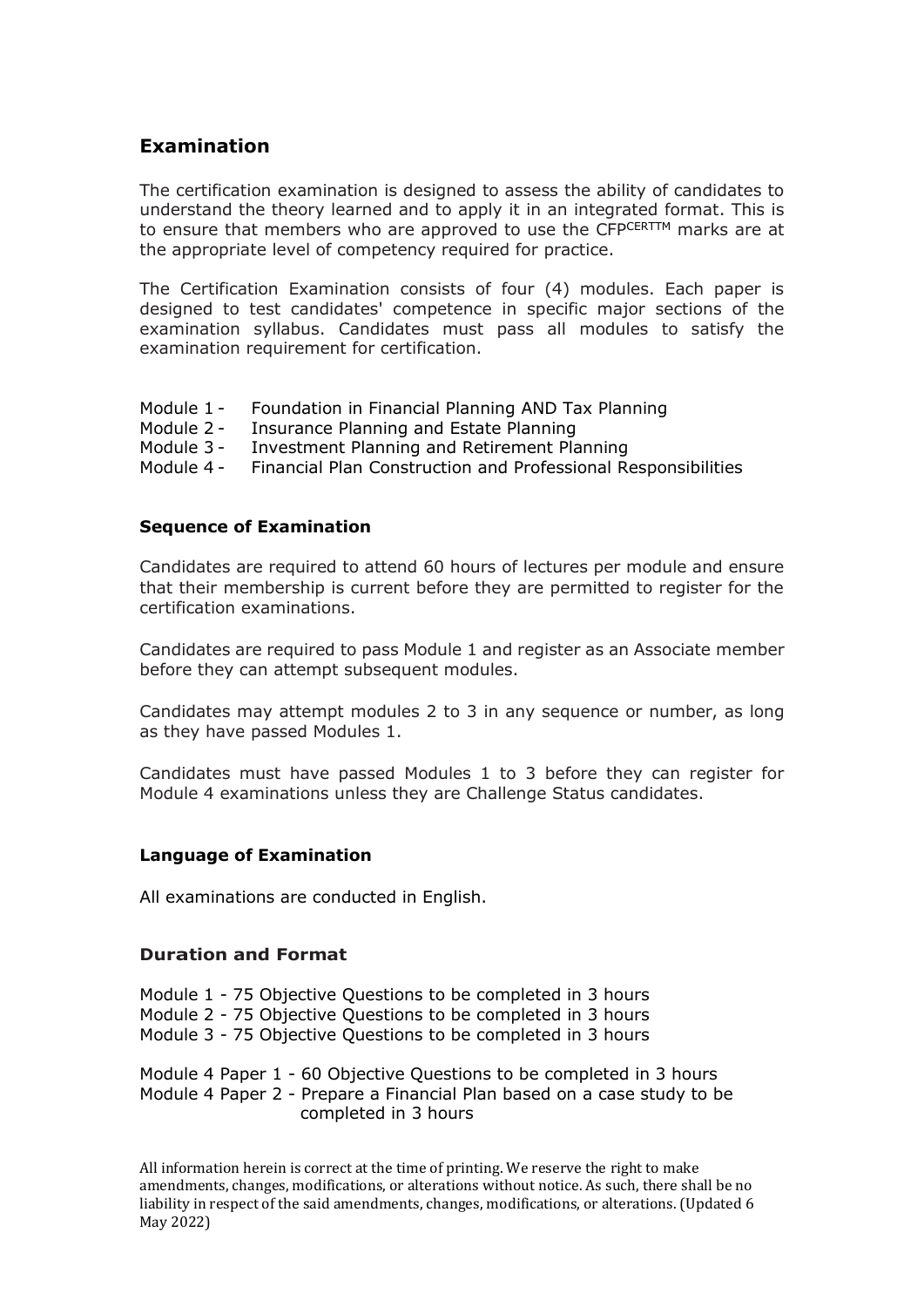## **Grading**

Candidates are graded as either "Pass" or "Fail".

No marks are revealed to the candidates.

Each of the exams is graded independently and the result of one module does not affect another.

#### **Re-sit and Time Limit**

Candidates are only required to re-sit the module which they fail.

There is **no limit** on the maximum number of re-sit examinations that one candidate can take for any one of the modules.

#### **Syllabus**

A detailed syllabus for the modules is available from FPAM's website at www.fpam.org.my

#### **Update of Rules and Regulations**

From time to time, there will be updates and changes to the laws governing the financial industry.

Candidates taking the certification examination are expected to apply their knowledge of current laws, rules, and requirements which, at the time of the examination, have been published or released by the relevant authority for SIX (6) months or longer. This refers to the date such laws, rules, and requirements were released, not their effective date.

#### **Information Provided in Examination Paper**

A Tax Rate Table is provided for Modules 1 and 4 for reference.

#### **Examination Schedule**

The detailed schedule for each examination schedule is available on FPAM's website at www.fpam.org.my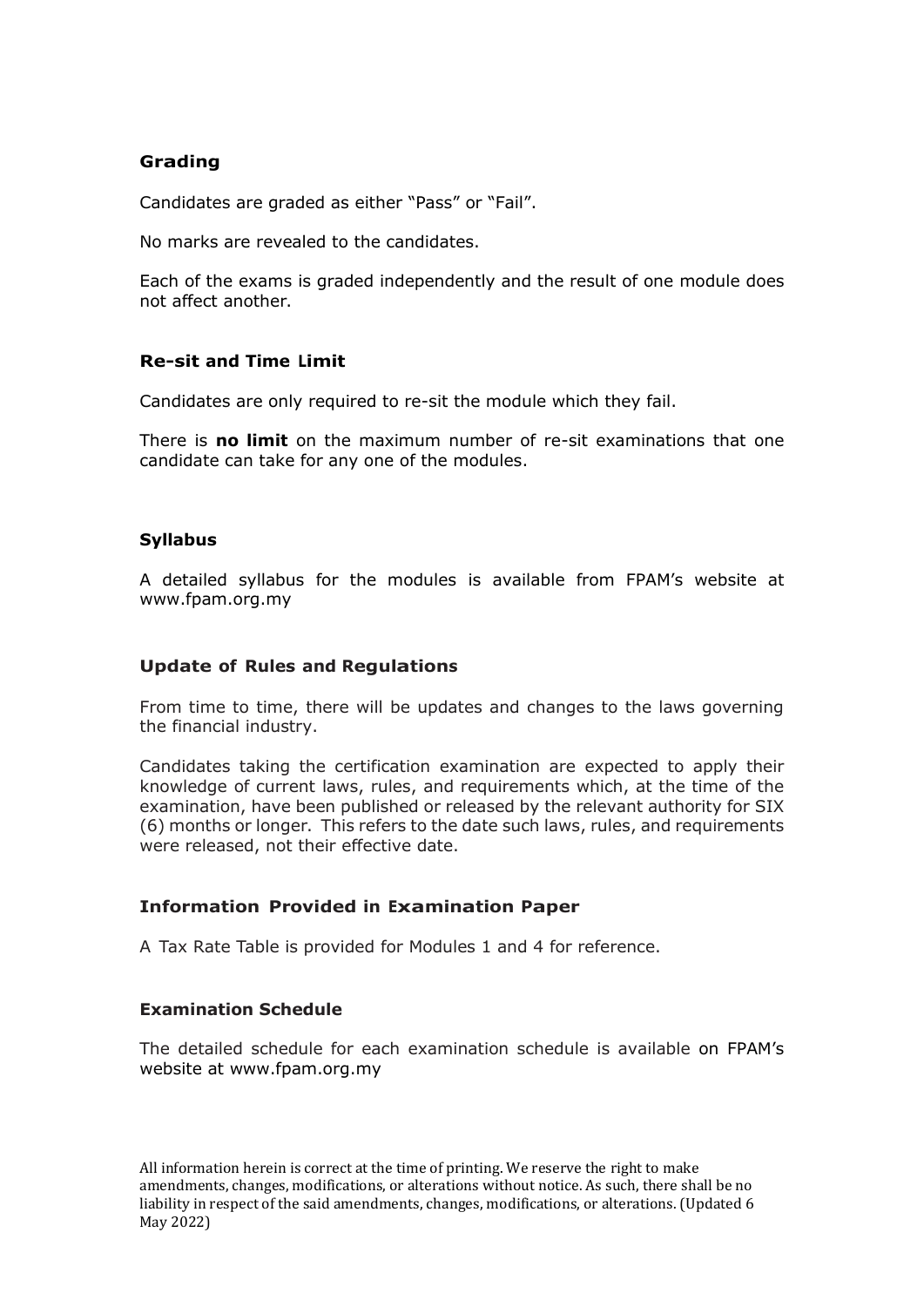# **Examination Registration Procedures**

## **Application Form**

Exam registration forms can be obtained from FPAM's website at [www.fpam.org.my](http://www.fpam.org.my/), FPAM's office, and approved education providers.

Registration for examinations can also be done online. Please refer to FPAM's website at [www.fpam.org.my](http://www.fpam.org.my/) for registration procedures.

#### **Application Deadline**

The application deadline for each examination is approximately **FOUR (4) weeks** prior to the examination date. The exact deadline will be provided in the examination application form.

## **Submission of Application Form**

Completed applications with payment must be received by the printed deadline. Application forms submitted after the deadline will not be accepted and incomplete applications will not be processed. Late submission after the closing date would be subjected to late registration of RM50.00.

FPAM will NOT be responsible for the loss of application forms and documents sent by normal mail.

Candidates are advised to contact FPAM's office if they do not receive their receipt for exam registration fees **THREE (3) weeks** after submitting their application.

#### **Examination Fee**

Candidates who are employees or agents of a charter member or corporate member enjoy a discount on examination fees.

|  |  | a) For employees / agents of Charter Members * | <b>RM 250.00</b> |
|--|--|------------------------------------------------|------------------|
|--|--|------------------------------------------------|------------------|

- b) **For employees / agents of Corporate Members RM 300.00**
- c) **Members of the public RM 350.00**

Candidates pay the same fee for all the modules.

\*Not applicable to Charter Member's subsidiary companies.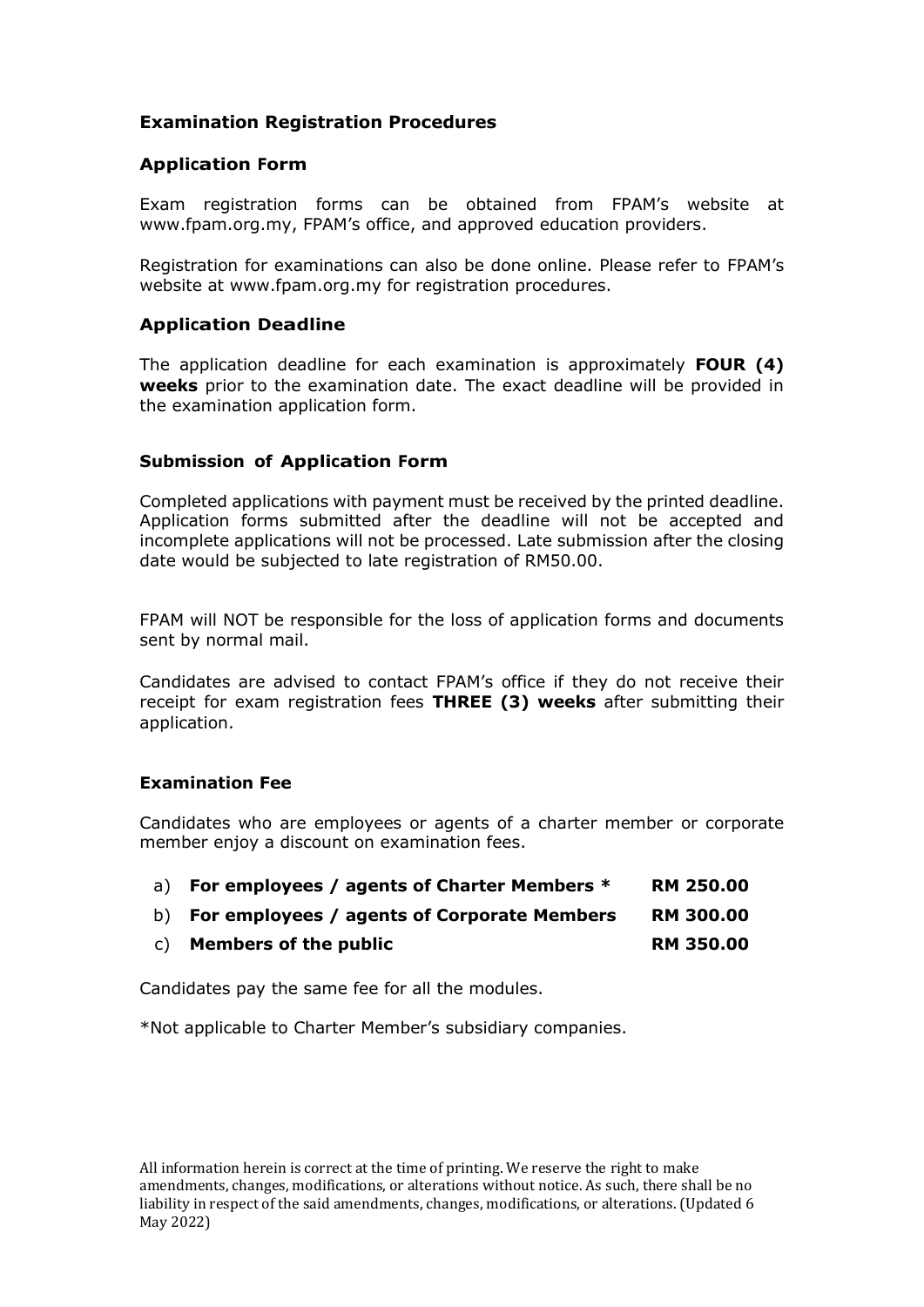#### **Payment Method**

The examination fee must be submitted with the application form by Bank Payment Statement, or Credit card information.

## **Refund/Withdrawals Policy**

Examination fee is non-transferable.

No refund of any examination fee will be made for withdrawals.

Absence from the examination will result in a forfeiture of the entire examination fee.

#### **Medical or Other Emergencies**

In case of medical or other emergencies, candidates may apply for a deferment of the registration to the next session. No refund of fees will be given.

Deferment will be considered if the following conditions are met:

The request must be made in writing and supported by appropriate documentation such as a physician's letter.

The request must be received one week before or after the examination.

#### **Examination guide and official receipt**

An examination guide and login details will be sent to applicants **TWO (2) weeks** before the exam.

The official receipt can be sent via email to applicants upon request.

The receipt act as official proof of examination candidacy. It should be retained as proof of exam registration.

#### **Examination Results**

Examination results are normally available within **six (6) to eight (8) weeks** after the examination. The result notification letter will be sent to candidates by mail.

The result is graded PASS or FAIL. In no instances will the marks be released. Candidates who are unable to attend the examination will be regarded as **ABSENT** 

To protect the privacy of candidates and to maintain the confidentiality of examination results, no result information will be released over the telephone,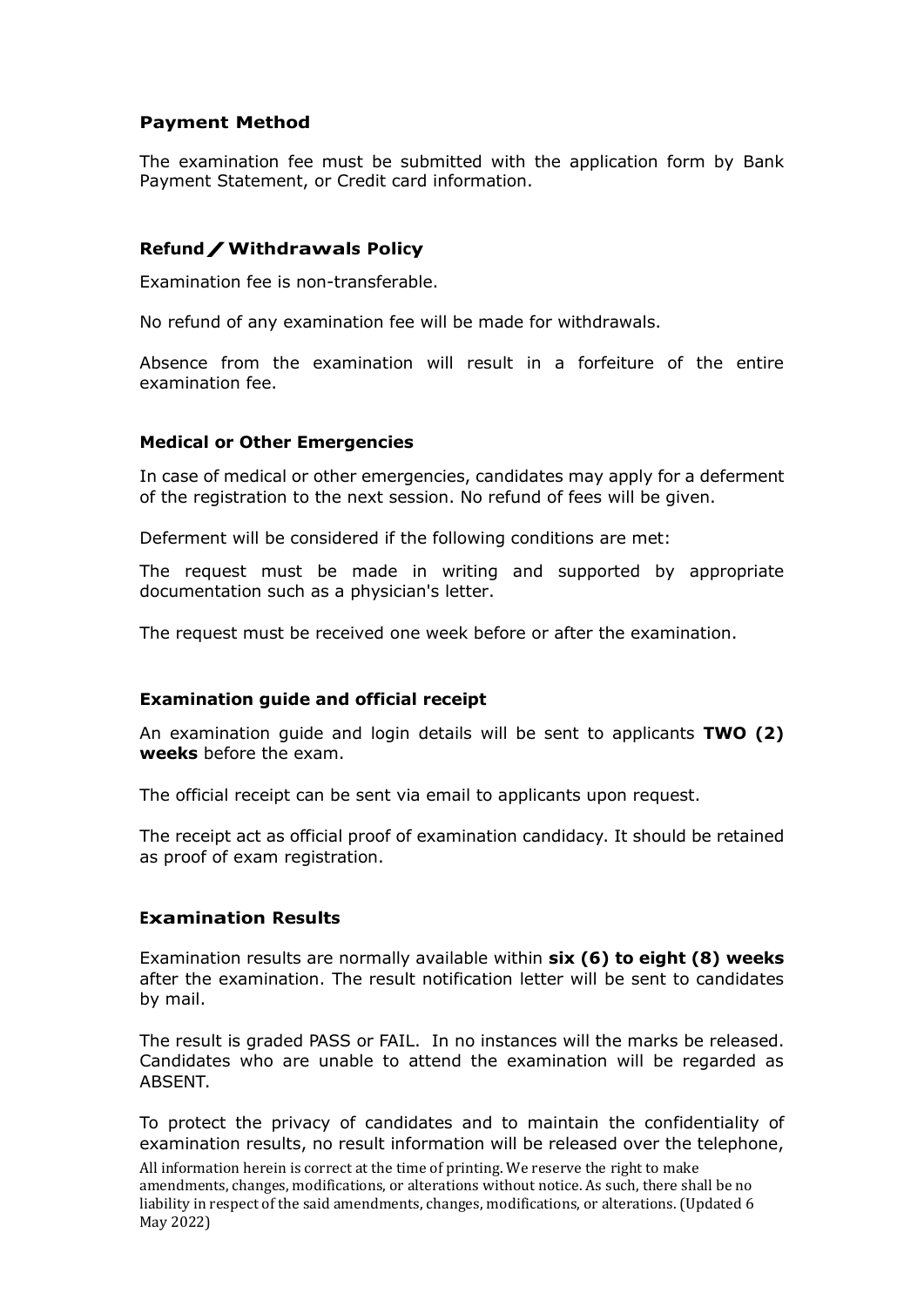faxed nor will there be emailed.

#### **Certificates**

A certificate will be issued only to candidates who have passed all FOUR (4) modules and have met all the requirements for certification. No certificate will be issued to candidates who have only passed all FOUR (4) modules but have not applied for an upgrade to Certified membership.

Certified membership application forms are sent along with the result notification letter to candidates who have passed Module 4. Forms are also available at FPAM's office and from FPAM's website at [www.fpam.org.my](http://www.fpam.org.my/)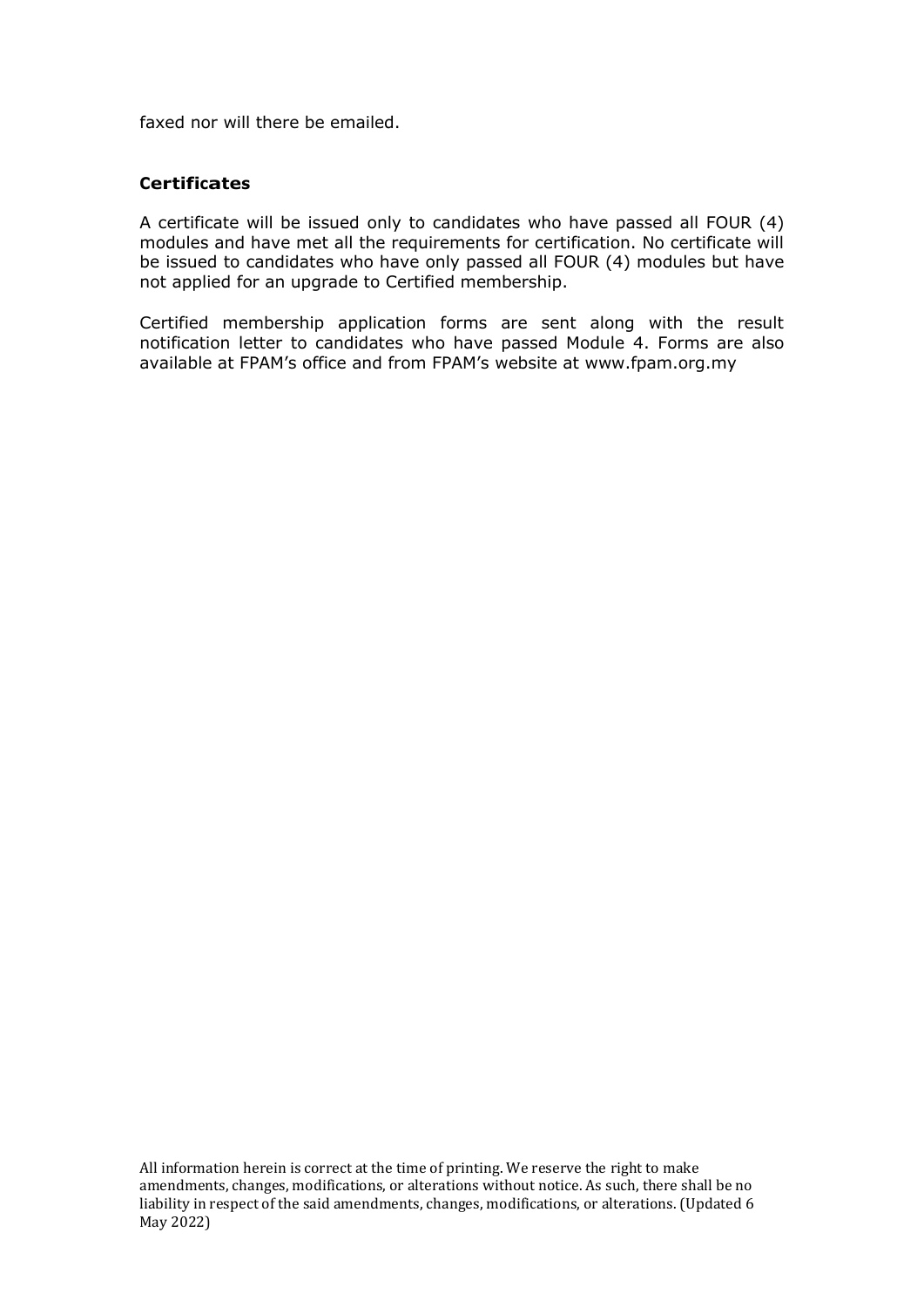#### **Loss or Damage to Certificates**

Candidates who have lost or damaged their certificates may apply for a duplicate by submitting a written request, which will be subject to an administration fee of RM30.

#### **EXAMINATION POLICY**

#### **Examination Misconduct**

Candidates should carefully read the examination regulations in Appendix I before attending the examination. Failure to observe any of these regulations may lead to disqualification from the examination.

Incidences of reported cheating are serious offenses and will be investigated by FPAM. If a candidate is found to have cheated and/or aided or abetted a cheater or violated any other examination policy, the candidate will be disqualified and he/she will be subject to disciplinary action taken by FPAM.

Depending on the seriousness of the violation, the candidate may be barred from taking any certification examination permanently. FPAM reserves the right to report the violation to the relevant authorities and professional bodies if necessary.

#### **Examination Marking**

Select only one answer for each question.

A candidate's score is based on the number of questions answered correctly. No points will be deducted for wrong answers.

Only correct answers will earn points. No partial marks will be given.

#### **Pass Score**

The pass marks for the examinations are determined after consultation with the Board of Certification and Standards.

The pass marks may vary from examination to examination and are not disclosed.

#### **Re-Sit of Examination Policy**

Candidates are only required to re-sit the paper they fail.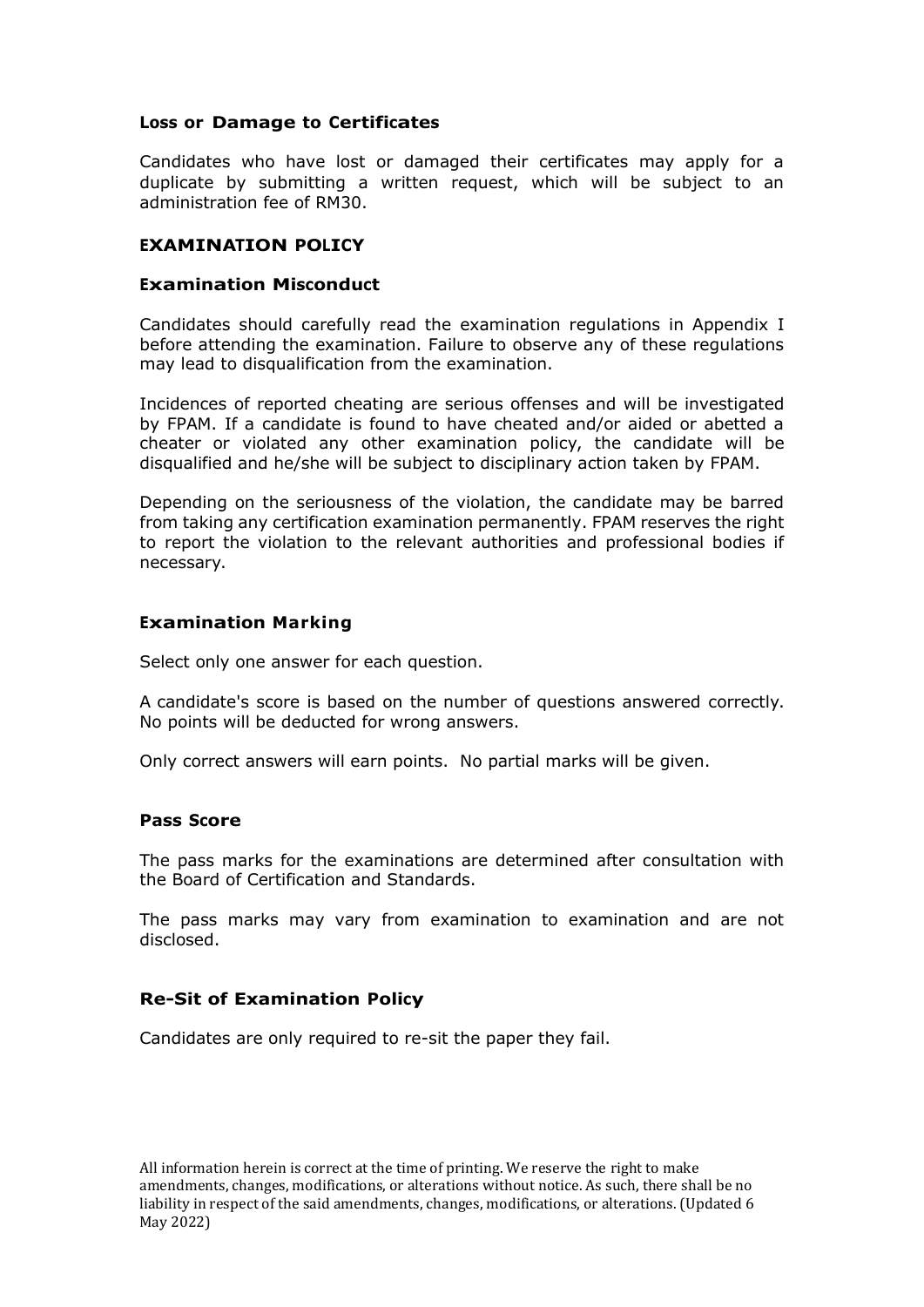#### **Enquiries on Examination**

If a candidate has any queries after taking the examination, he can submit a written enquiry to the examination department at FPAM.

If they believe that an examination question contains an error, they can write in via email or mail within **FIVE (5) days** of the examination. The submission will be acknowledged but candidates will not receive an individual response to the submission.

If they have comments about examination administration, they can write in via email or mail within **FIFTEEN (15) days** of the examination.

## **Examination Review**

Candidates may submit an appeal to have their results checked if they suspect that it was marked incorrectly.

Appeal forms are sent with the result notification letter to those who failed their module. They must complete and submit the appeal form to FPAM within **FOUR (4) weeks** from the date on the result notification letter together with an RM100 processing fee.

Requests made after the **THIRTY (30) days** will not be accepted.

The result of the appeal will be available within **FOUR (4)- SIX (6) weeks** after the request is received.

Please note that the report will only indicate if there is any change in result status. Information on examination scores or grades is not provided in the appeal letter

#### **Reservation of Right to Cancel Examination**

FPAM may decide to change the date, time, or conditions of the administration of the examination or cancel the administration of the examination, either entirely or of a particular paper, if FPAM in its sole discretion decides that any such action is needed to protect the integrity of the Certification Examination, or because the administration of the examination is hindered by any cause that could not be reasonably prevented by FPAM, including fire, flood or other natural disasters; a public enemy, a military authority or **Malaysian Government Movement Control Order.**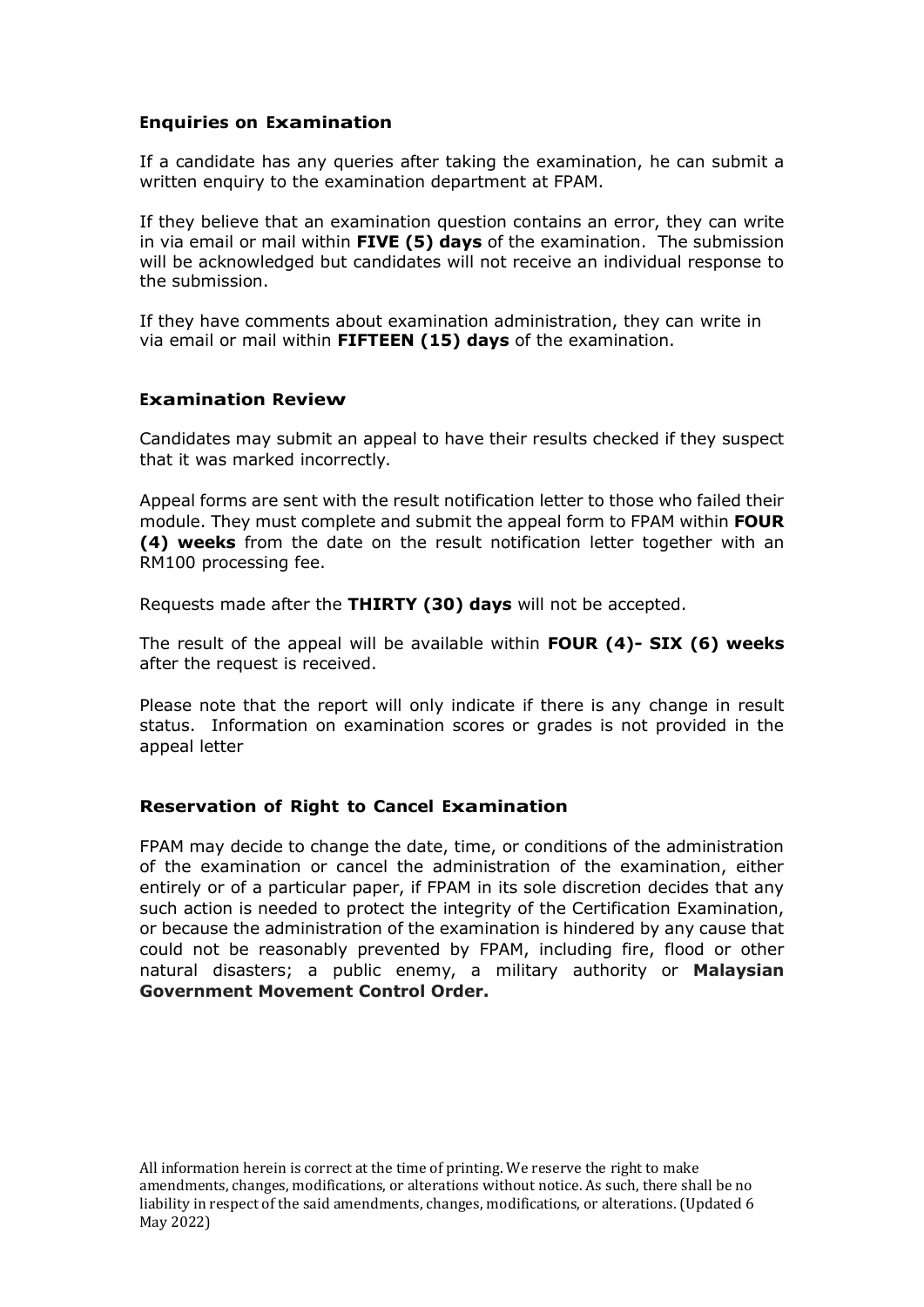## **Amendments**

FPAM reserves the right to make changes to the examination regulations, the examination syllabi, topic coverage, and any other information presented in this examination handbook when necessary.

## **Examination Regulations**

#### **Misconduct**

A candidate may be subject to disciplinary sanctions, including but not limited to being disqualified from the examination and/or be permanently barred from taking the certification examination if he or she:

- cheats or attempts to cheat in whatever manner
- improperly obtains knowledge of a question booklet prior to the examination
- copies from notes, books, electronic or other devices not allowed, or from the work of another person during the examination
- takes the examination on behalf of or in the name of another person or allows another person to take the examination on his/her behalf
- communicates or attempts to communicate with any person during the examination in any manner whatsoever
- copy any examination materials such as the questions or any pages from it, answer sheets or any other examination materials including examination questions in any form whatsoever
- reveals specific questions in the examination to parties not authorized by FPAM to receive such information
- possesses any non-allowable items during the examination
- does anything which causes unnecessary distraction to other candidates or disruption to the examination
- fails to follow the General Rules or the instructions during the examination

#### **General Rules**

Only candidates with valid proof of identity, namely, i) an identity card by the government (or a valid passport) will be admitted to the exam.

Only Allowable Items (see "List of Allowable Items") are allowed during the exam.

Calculators must be on the list of calculators approved by FPAM (see "List of Authorized Calculators").

All information herein is correct at the time of printing. We reserve the right to make amendments, changes, modifications, or alterations without notice. As such, there shall be no liability in respect of the said amendments, changes, modifications, or alterations. (Updated 6 May 2022) Possession of and/or the use of unauthorized items is a violation of FPAM's Examination Regulations and will result in disciplinary actions including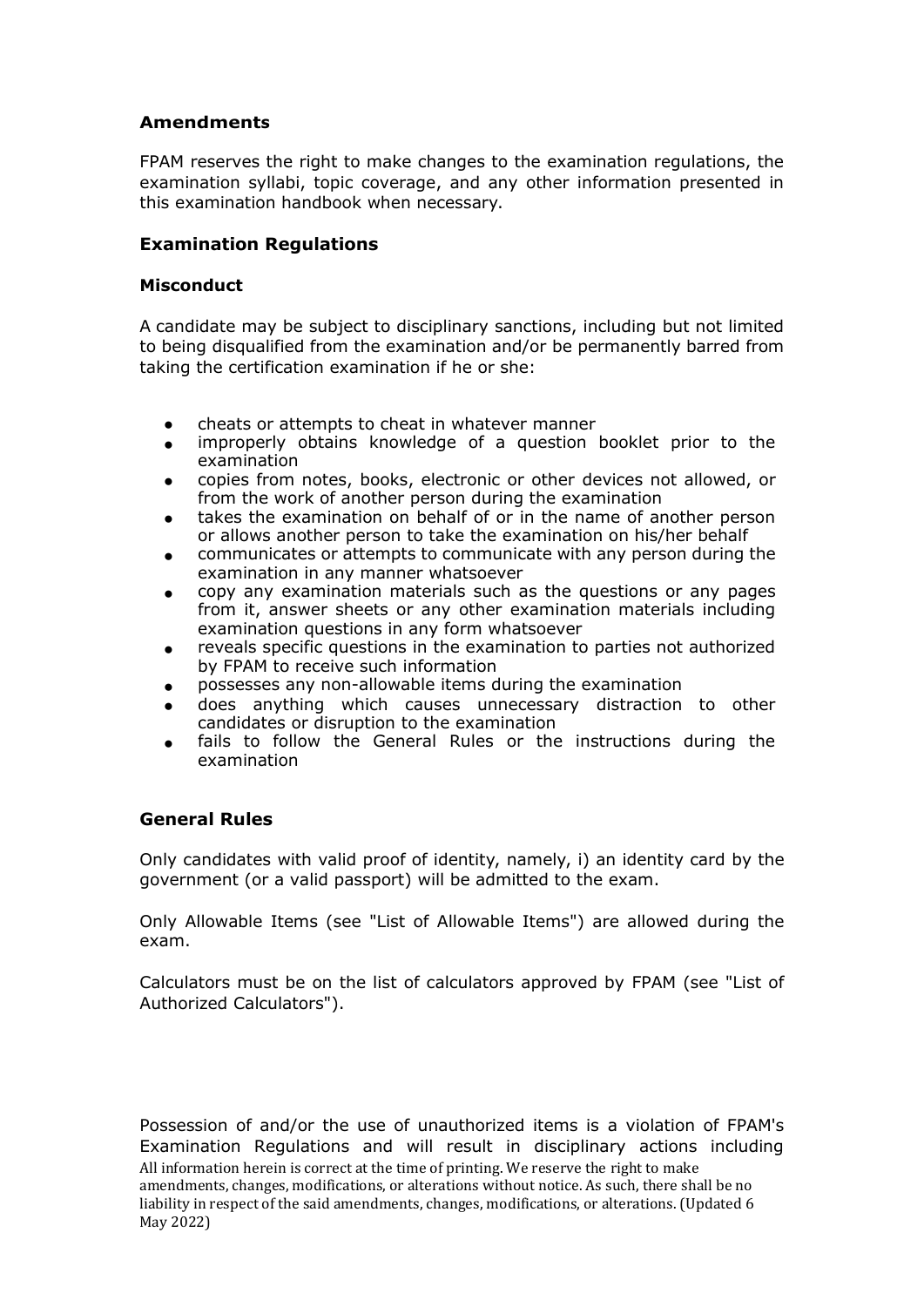disqualification and being barred from taking the CFP Certification Examination.

To protect the integrity of examination questions, candidates are prohibited at all times from revealing the detailed content of examination questions to avoid misrepresentation to parties not involved in the examination. FPAM reserves the right to take appropriate action against persons who infringe the copyright and/or other intellectual property rights in the examination questions, such actions include but are not limited to being barred from taking the examination, or any other appropriate civil and/or criminal legal action.

Candidates are recommended to report to FPAM if they are requested by any unauthorized parties to reveal specific examination questions (as opposed to a general impression of the examination).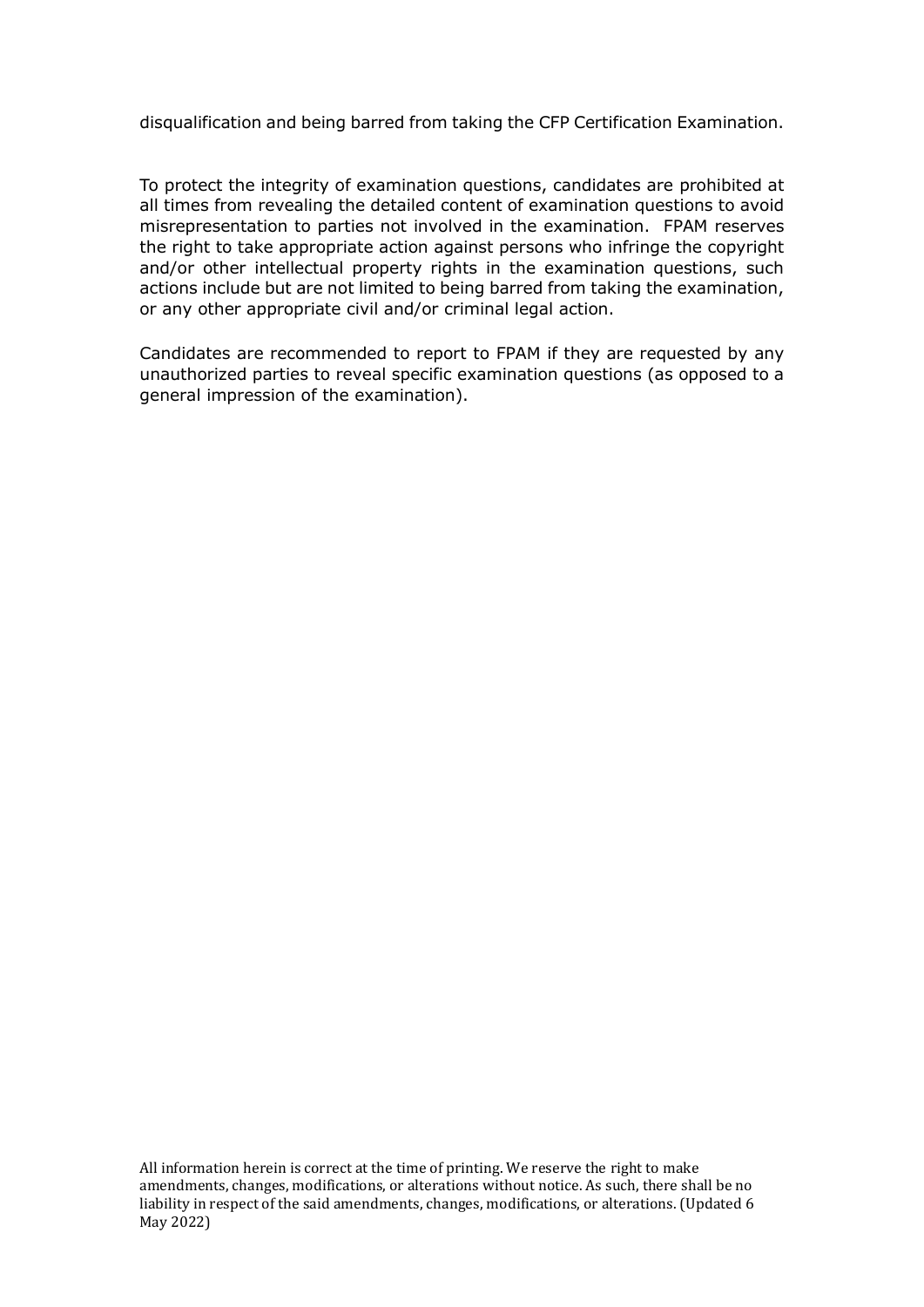# **Approved calculators for the Certification Examinations**

Please note that the use of calculators is restricted to non-alpha programmable models only. The use of smartwatches is not permitted during the examination.

The list of approved calculator models is as follows:

- 1. Casio FC 100
- 2. Casio FC 100V
- 3. Casio FC 200V
- 4. Hewlett Packard hp 10b
- 5. Hewlett Packard hp 10b2
- 6. Hewlett Packard hp 10b2+
- 7. Hewlett Packard hp 12c
- 8. Hewlett Packard hp 12c platinum
- 9. Hewlett Packard hp 17b2+
- 10. Texas Instrument BA2+
- 11. Sharp EL735
- 12. Sharp EL733A
- 13. Sharp EL73
- 14. Sharp EL738\_OM

Remarks: Candidates are NOT allowed to use mobile phones or smartwatches during the online examination.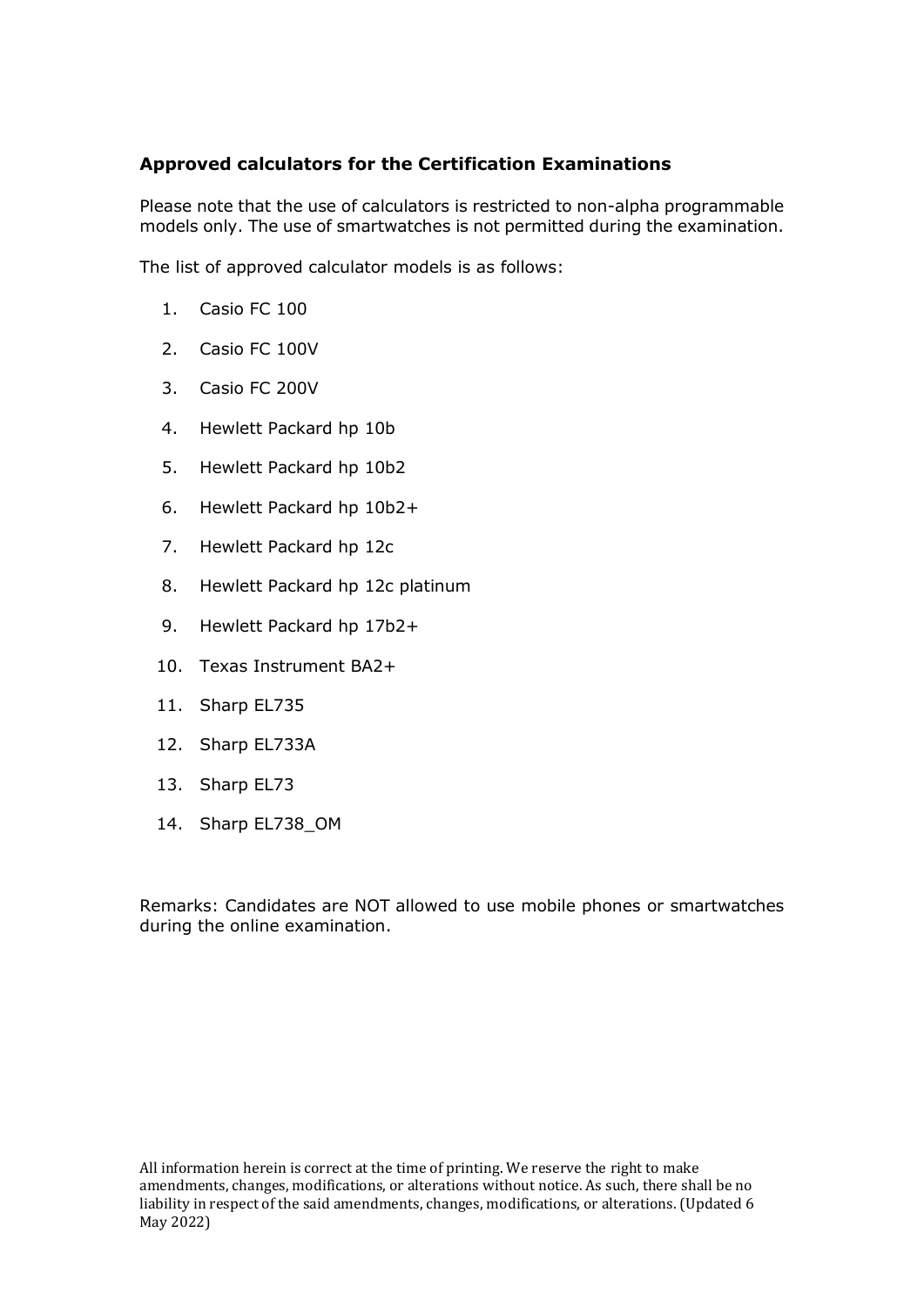#### **Non-Discrimination Policy**

FPAM is committed to promoting a fair and equitable environment that is free from discrimination and/or harassment in line with its obligations under Malaysian laws. FPAM does not discriminate in certification opportunities or activities on the basis of race, color, religion, gender, national origin, age, disability, or any other characteristic protected by law.

Any candidate who meets the pre-requisites for entry to the CFP certification program will be accepted into the program.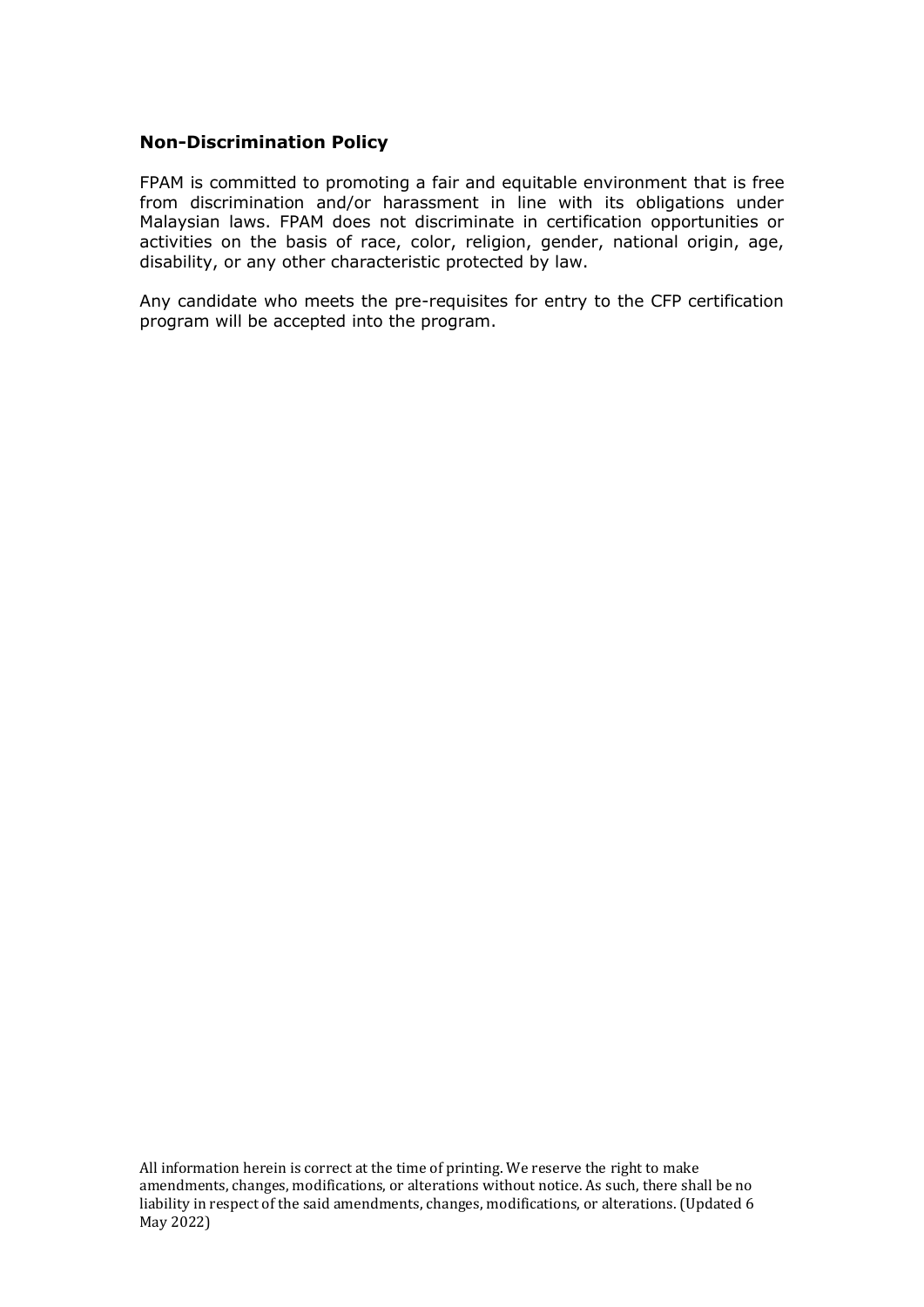## **Special Needs/Accommodations Policy**

This policy ensures that candidates with disabilities (special needs) are able to access and participate in the CFP certification program without experiencing discrimination. The definition of disability is very broad and includes people who have a physical, learning, sensory, psychiatric, or medical condition. A disability can be permanent or temporary.

Candidates may request assistance if they have a disability or other need that may affect their ability to write the examinations of the CFP certification program under standard conditions.

Candidates must notify FPAM by:

- 1. Completion of the appropriate section of the enrolment form, **and**
- 2. Written request to FPAM.

The written request must include all of the following information:

- 1. Nature of the disability;
- 2. Recent (within 5 years) supporting medical documentation regarding the disability;
- 3. Details of the specific assistance required; and
- 4. Details of any specific assistance previously granted.

The written request including all supporting documentation must be received by FPAM **no later than 1 month** prior to the examination date. The supporting documentation must be provided by an appropriate professional and should include: information on your condition, how your ability to complete an examination under standard conditions may be affected, and whether your condition is permanent, temporary or ongoing.

Candidates who have a learning disability must provide a valid report from a psychologist or other qualified professional trained in administering standardized tests and assessing learning disabilities.

FPAM will make reasonable accommodations candidates requesting special accommodations. In providing the special accommodations, FPAM will ensure that the integrity of the CFP certification program and assessment requirements and processes are maintained.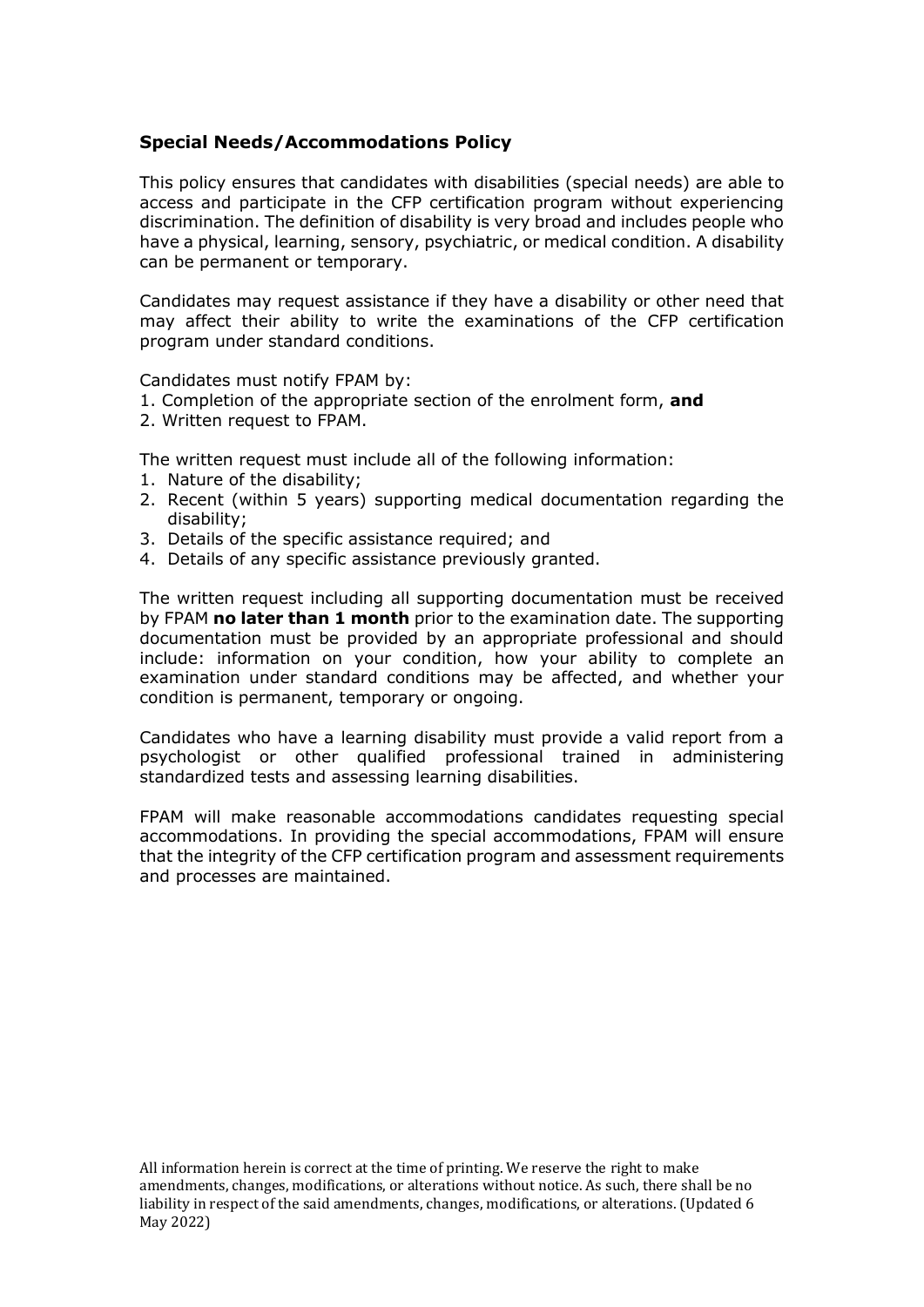# **Confidentiality Policy**

The results of all candidates who remain unsuccessful shall be kept confidential in the custody of FPAM. The documents submitted by the candidates at the examination are the property of FPAM, are kept confidential in the custody of FPAM, and are not subject to any public scrutiny. The same is to preserve the confidentiality of candidate-specific information. These are also used for useful information to strengthen our examination system and cross-check the relevant information in case of the review or appeals received post-examination.

## **Policy on the Release of CFP Certificant Information**

FPAM, either through telephone, e-mail responses, or through its website, may provide any of the following information:

- $\circ$  Whether the person(s) has ever been certified by FPAM, the date of that certification, and, if not currently certified, the date on which certification lapsed or was otherwise terminated.
- $\circ$  Whether the person(s) has indicated he/she is in the practice of financial planning.
- $\circ$  Any past and/or current public disciplinary actions against the person(s) by FPAM.
- o The business name, address, and phone number of the person(s).
- $\circ$  The renewal date for the person(s) current CFP CERT TM certification.

From time to time, FPAM **may** provide this same information in the form of a list to education providers, industry organizations, associations, or businesses related to the financial planning industry as FPAM deems appropriate. A fee **may be** charged for the list and may be used one-time only. Certificants may opt out of being included on these lists by e-mailing notification to **FPAM.**

FPAM may provide information other than that listed above, including but not limited to government and self-regulatory organizations, to allow for the proper identification of the person(s) associated with the requesting agency.

FPAM reserves the right to deny any requests for information.

FPAM may release information on the rare occasions when we are required to do so by law, are involved in a lawsuit, or in order to enforce the terms of use conditions.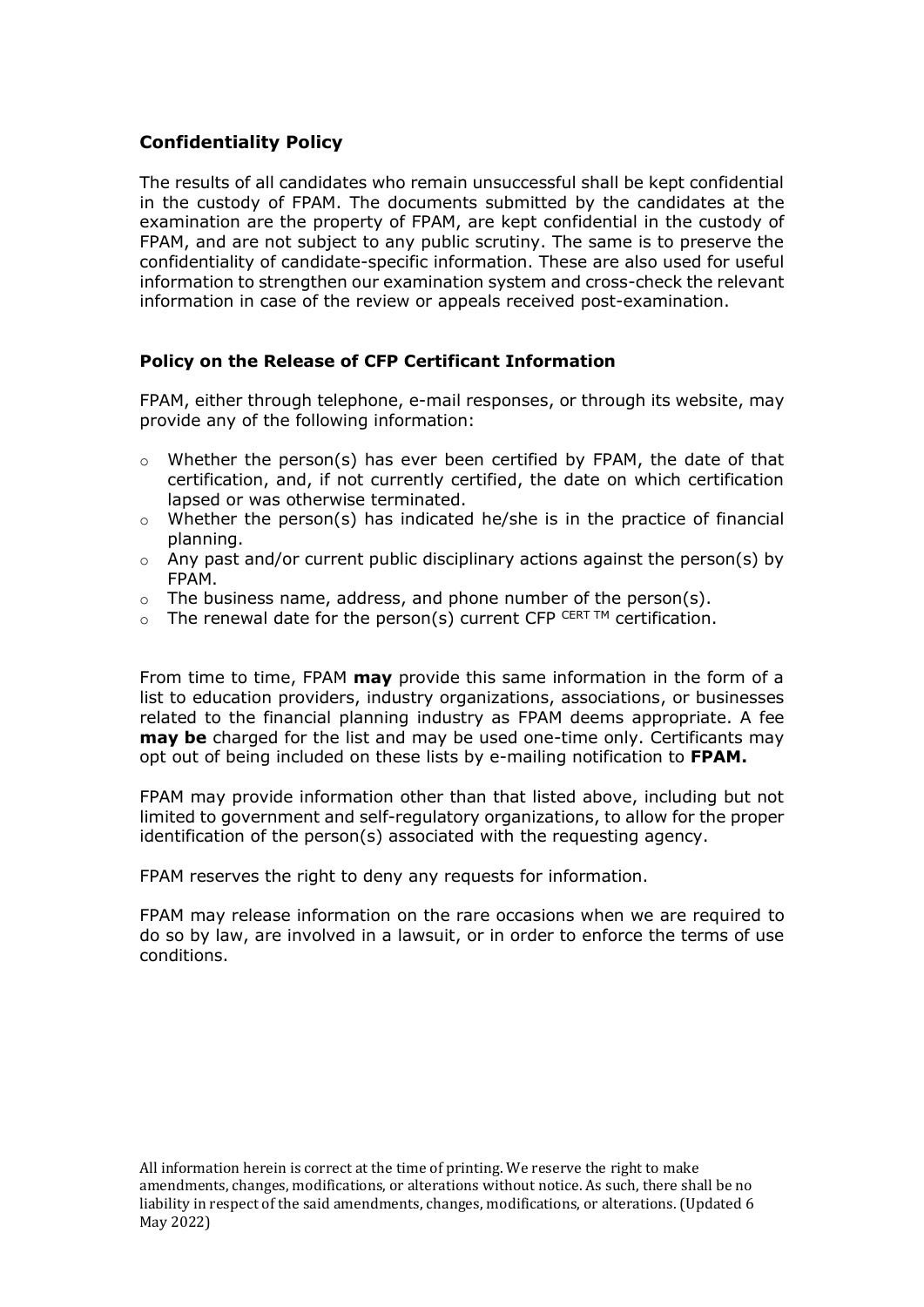#### **Privacy Statement**

FPAM is bound by and committed to supporting Malaysian laws and regulations. The aim of FPAM is both to support and to ensure that it complies with the laws introduced to strengthen privacy protections for the general public. This Statement addresses any potential concerns you may have about the purposes for which personal information you provide to FPAM is collected and to whom this information will be disclosed.

#### **Collection of personal information**

The purpose of collecting this information from you is to determine your eligibility for the CFP certification offered by FPAM and to enable FPAM to assess, approve or refuse your application and ability to become certified.

Failure to provide full and complete information may result in a limited ability or willingness on the part of FPAM to assess or approve your application for certification.

#### **Use and disclosure of personal information**

If your application is accepted, the information that you provide will be used by FPAM to offer and provide services to you and other members of FPAM.

FPAM may also use the information you provide for administrative, planning and reporting purposes in connection with the provision of services offered by FPAM and the compilation or analysis of statistics relevant to the financial planning industry and the education requirements of financial planning professionals. We may also publish results on the Internet.

In addition to universities and other educational service providers that are affiliated with or support the provision of educational services offered by FPAM, FPAM may disclose information that is collected or otherwise obtained from you to

- governmental agencies
- those who maintain and update our database
- those who assist with mail-outs
- those who deliver educational and other services to FPAM members

FPAM will not otherwise, without your consent, use or disclose your personal information for any purpose unless it would reasonably be expected that such purpose is related to the offer, provision and improvement of FPAM services and benefits to you or where such purpose is permitted or required by law. In accordance with the Malaysian local spam laws, should you wish to unsubscribe from commercial electronic messages from FPAM, all future commercial electronic messages from FPAM will enable you to unsubscribe from that particular type of electronic message from FPAM and this can be done at any time. If you do not unsubscribe, FPAM will continue to send you relevant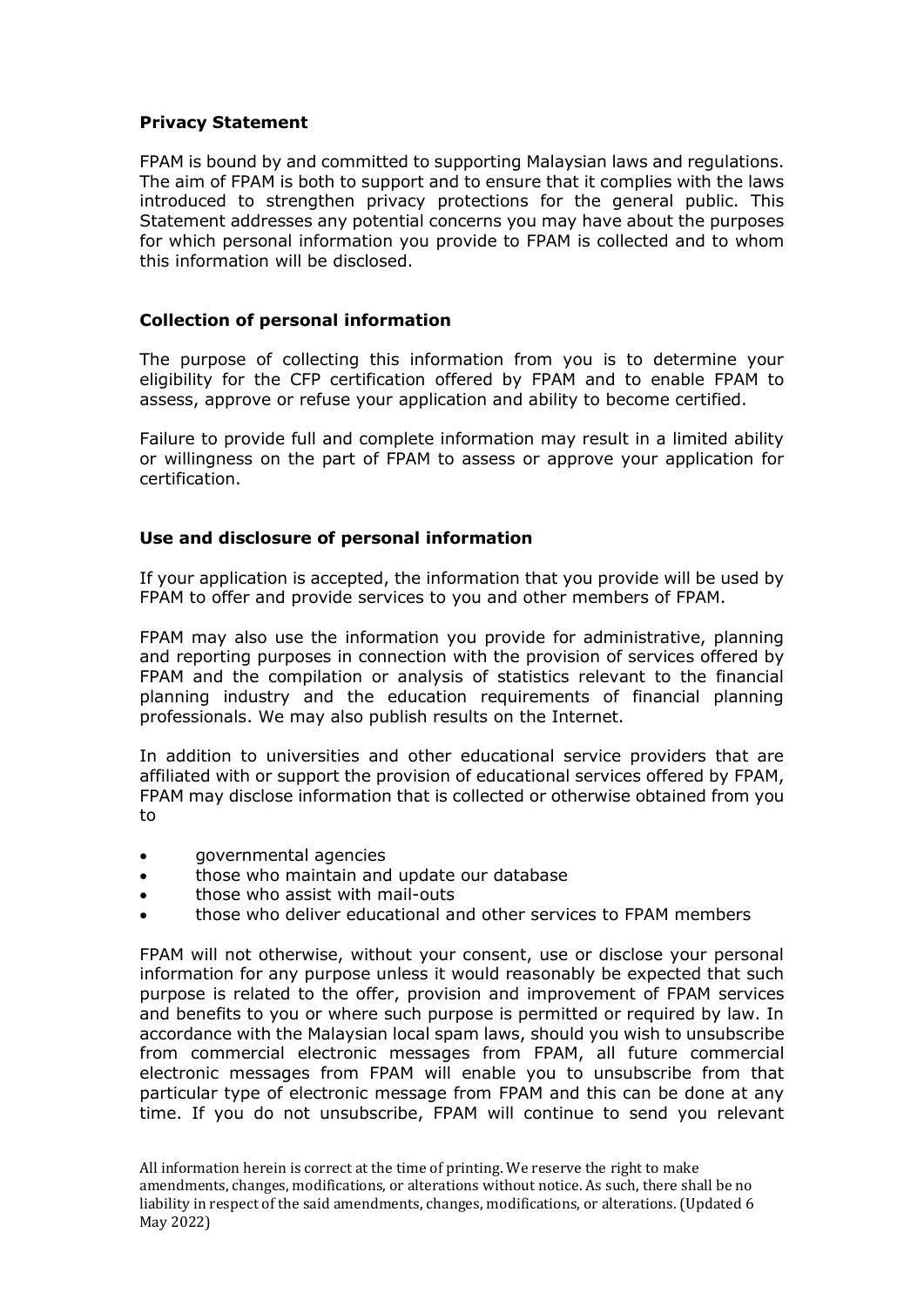information of the types described above. FPAM may also use messaging methods other than email.

#### **Access to personal information**

A more detailed outline of the policies of FPAM with respect to the management of personal information, in general, can be found in FPAM Statement of Privacy Policy at [www.fpam.org.my](http://www.fpam.org.my/). Subject to FPAM's policy as outlined in FPAM's exam handbook (which, in order to maintain the integrity of examinations and assessment, prohibits access to examination materials including answer sheets and exam question booklets), you may at any time request access to the personal information that is collected or otherwise held or acquired by FPAM in relation to you, by contacting 03-79549500 or email to [exam@fpam.org.my](mailto:exam@fpam.org.my) .

#### **Consent to the collection, use and disclosure**

By signing the Application, I consent to the collection, use, and disclosure of any information provided in the Application in accordance with and for the purposes outlined in this Privacy Statement. I acknowledge that in providing this consent, I have read and fully understood the matters outlined in this Privacy Statement and the implications of consenting to the proposed collection, use and disclosure.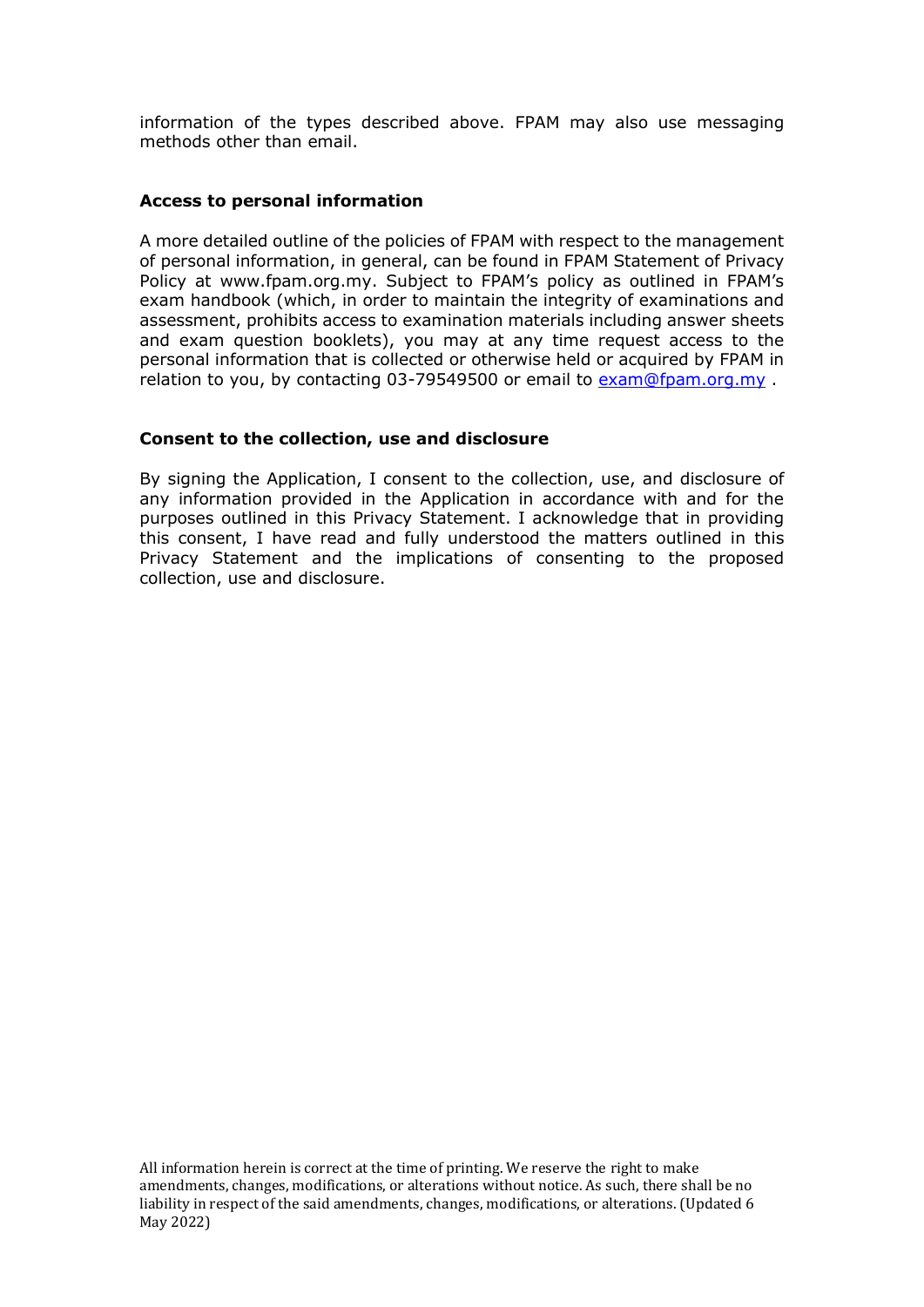# **General Rules for Examination**

- 1. Only candidates with valid proof of identity will be admitted to the examination.
- 2. Only allowable items are permitted for the examination.
- 3. Calculators must be on the list of calculators approved by the organization. Candidates must clear all memory from their calculators prior to the examination.
- 4. Candidates must read and understand the examination regulations before the examination.
- 5. Candidates must read and understand the organization's examinationrelated policies before the examination.